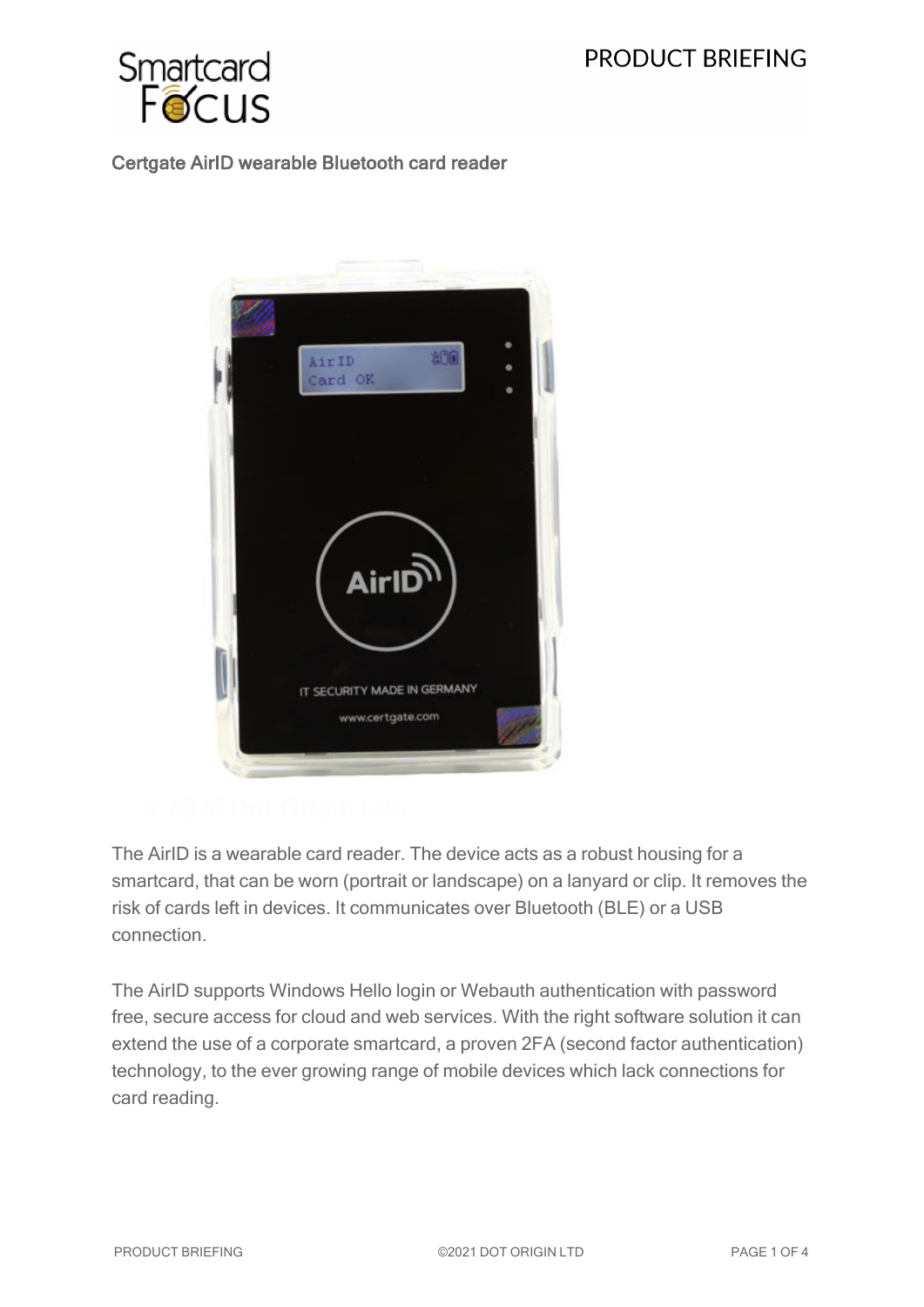The Bluetooth interface on the AirID is secured by AES256 encryption, after initial pairing for key exchange with each device. If your chosen smartcard has an RFID function this continues, uninterrupted by use of the AirID.

The certgate AirID supports single sign on across devices and applications on Windows, Apple macOS, iOS, Android or Linux. It could also be used for email, document or hard drive encryption. Includes a feature that enables an automatic log out whenever the reader moves beyond a preset distance from their device. The certgate AirID is powered by a rechargeable battery.

Use the AirID in conjunction with any smartcard to achieve IT security even with mobile devices. Also available in a keyfob form factor (called the certgate AirID Mini) if your ID takes the form of a SIM-sized security module rather than credit card-sized ID.

Certgate part number 102101100000. If you need advice about the best smartcards to use in your roll out do speak to our sales staff.

There is an evaluation kit available to demonstrate Windows 10 logon, and certgate offer material to help with software development for integration with iOS or Android on their website.

A wearable card reader which forms a robust housing around any smartcard, for logon or other applications. Smartcard data will be transferred over Bluetooth (BLE) or USB.

To buy, visit: [https://www.smartcardfocus.com/shop/ilp/id~902/certgate-airid-wearable-bluetooth](https://www.smartcardfocus.com/shop/ilp/id~902/certgate-airid-wearable-bluetooth-card-reader/p/index.shtml?utm_source=download&utm_medium=pdf&utm_campaign=scf-product-pdf)[card-reader/p/index.shtml](https://www.smartcardfocus.com/shop/ilp/id~902/certgate-airid-wearable-bluetooth-card-reader/p/index.shtml?utm_source=download&utm_medium=pdf&utm_campaign=scf-product-pdf)

This Product Briefing has been produced by Dot [Origin](https://www.dotorigin.com/) Ltd, the smart card experts behind [SmartcardFocus.com.](https://www.smartcardfocus.com/?utm_source=download&utm_medium=pdf&utm_campaign=scf-product-pdf) If you have a query email [sales@smartcardfocus.com](mailto:sales@smartcardfocus.com?subject=Product Briefing query) or call us on +44 (0)1428 685250.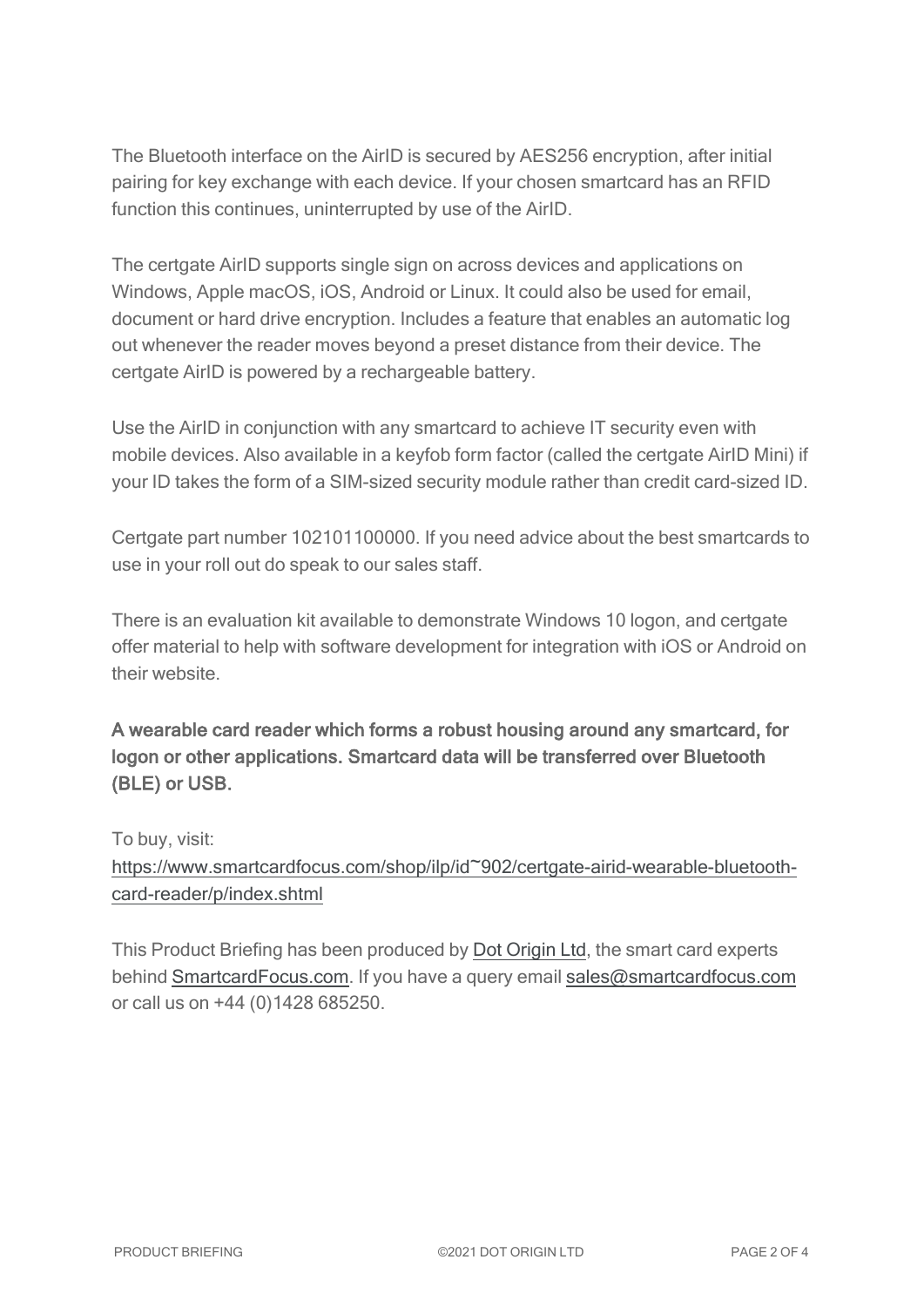# AirID Technical Specifications

# Product:

Manufacturer: [certgate](https://airid.com/en/airid/)

Credential type(s): Contact

Form factor: Portable, designed to be carried on lanyard or clip (not supplied)

Connector: micro-USB - USB CCID (Standard 2.0 Type A connector)

OS support: Windows 10, Apple macOS 10.15+, iOS 13+, Android 8+, Linux

#### Bluetooth Interface:

BLE interface standard: Bluetooth LE up to Version 5

BLE encryption: AES-256

## Contact Smartcard Interface:

Contact interface standard: ISO 7816

Contact card types: Contact chip - standard sized card, Processor cards (T=0 and  $T=1$ )

Data transmission protocol: T=0, T=1

#### Other Features:

RFID smartcards: RFID capabilities of inserted smartcard uninterrupted

Jog-dial operation: Settings such as signal strength, backlight and contrast, buzzer, preferred device pairing, work schedule (for battery saving), separation between AirID and device that should trigger automatic logout

Display: 128 x 128 pixel LCD display

Status indicator: LEDs for Bluetooth connection, card activity and battery charge Firmware in-field upgradeable: Yes, secure firmware update over USB

## Certifications:

Manufacturer's warranty: 1 year

Type approvals: CE, FCC, RoHS

Country of origin: Germany

## Physical:

Dimensions: 34 x 105 x 128 mm (1.34 x 4.13 x 5.04in)

Weight (±5%): 46g (1.6oz) AirID only, 140g (4.9oz) including accessories